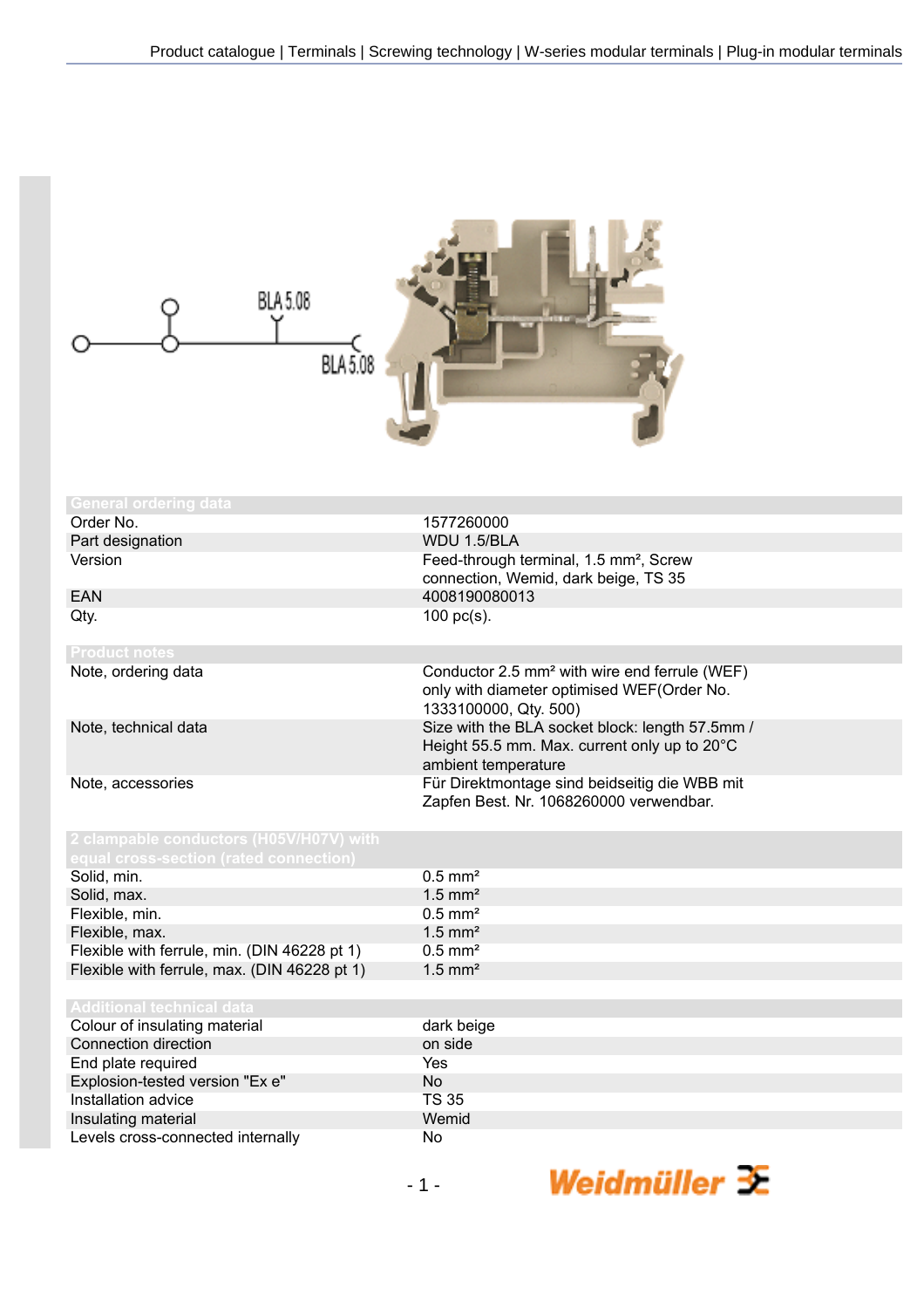| <b>Additional technical data</b>                  |                       |
|---------------------------------------------------|-----------------------|
| No. of identical terminals                        | 1                     |
| No. of levels                                     | 1                     |
| No. of terminal strips per level                  | 3                     |
| Open sides                                        | right                 |
| Operating temperature range                       | $-50 °C$ , + 120 °C   |
| Product family                                    | <b>W-Series</b>       |
| Type of connection                                | Screwed               |
| Type of mounting                                  | Snap-on               |
| UL 94 flammability rating of insulation material  | $V-0$                 |
| Version                                           | Feed-through terminal |
|                                                   |                       |
| <b>CSA rating data</b>                            |                       |
| Voltage (CSA)                                     | 300 V                 |
| <b>CSA</b> current                                | 10 A                  |
| Min. cross-section (CSA)                          | <b>AWG 26</b>         |
| Max. cross-section (CSA)                          | <b>AWG 12</b>         |
|                                                   |                       |
| <b>Conductors for clamping (additional</b>        |                       |
|                                                   |                       |
| connection)                                       | 7 mm                  |
| Stripping length (B1)                             |                       |
| Clamping screw                                    | M 2.5                 |
| <b>Blade size</b>                                 | $0.6 \times 3.5$ mm   |
| Tightening torque range                           | $0.40.6$ Nm           |
| Solid, min.                                       | $0.5$ mm <sup>2</sup> |
| Solid, max.                                       | $2.5$ mm <sup>2</sup> |
| Stranded, min.                                    | $1.5$ mm <sup>2</sup> |
| Stranded, max.                                    | $1.5$ mm <sup>2</sup> |
| Flexible, min.                                    | $0.5$ mm <sup>2</sup> |
| Flexible, max.                                    | $1.5$ mm <sup>2</sup> |
| Flexible with ferrule, min. (DIN 46228 pt 1)      | $0.5$ mm <sup>2</sup> |
| Flexible with ferrule, max. (DIN 46228 pt 1)      | $1.5$ mm <sup>2</sup> |
|                                                   |                       |
| <b>Conductors for clamping (rated connection)</b> |                       |
| Clamping range, min.                              | $0.13 \text{ mm}^2$   |
| Clamping range, max.                              | $4 \, \text{mm}^2$    |
| Type of connection                                | Screw connection      |
| 2nd type of connection                            | plugged               |
| Connection direction                              | on side               |
| No. of connections                                | 1                     |
| Stripping length                                  | 10 mm                 |
| Clamping screw                                    | M 2.5                 |
| <b>Blade size</b>                                 | $0.6 \times 3.5$ mm   |
| Tightening torque range                           | $0.40.6$ Nm           |
| Torque level with DMS electric screwdriver        | 1                     |
|                                                   | A3                    |
| Gauge to IEC 60947-1                              |                       |
| Solid, min.                                       | $0.5$ mm <sup>2</sup> |
| Solid, max.                                       | $4 \, \text{mm}^2$    |
| Stranded, min.                                    | $1.5$ mm <sup>2</sup> |
| Stranded, max.                                    | $4 \, \text{mm}^2$    |
| Flexible, min.                                    | $0.5$ mm <sup>2</sup> |
| Flexible, max.                                    | $4 \, \text{mm}^2$    |
|                                                   |                       |

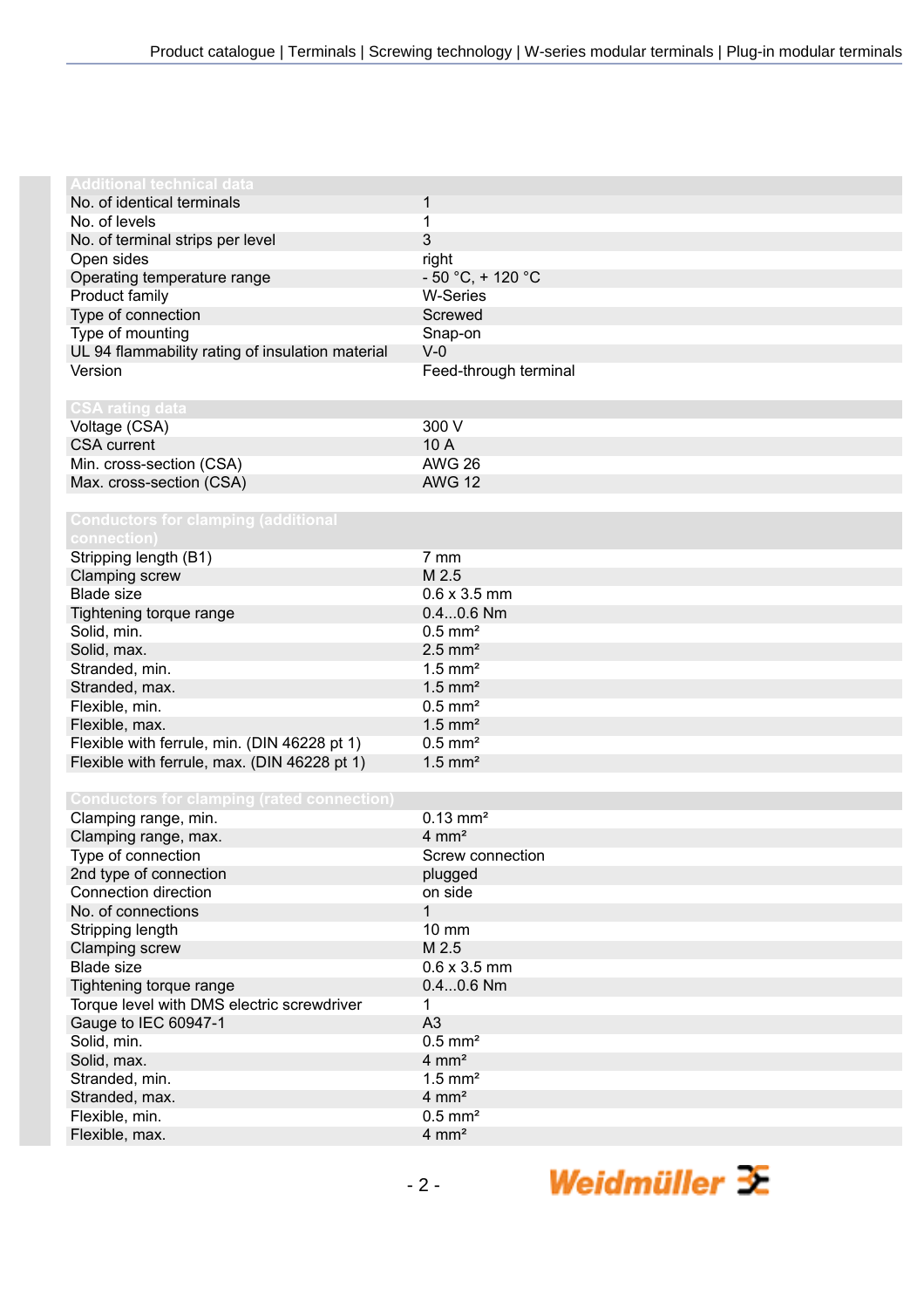| <b>Conductors for clamping (rated connection)</b> |                           |
|---------------------------------------------------|---------------------------|
| Flexible with ferrule, min. (DIN 46228/1)         | $0.5$ mm <sup>2</sup>     |
| Flexible with ferrule, max. (DIN 46228/1)         | $2.5$ mm <sup>2</sup>     |
| Flexible, min., ferrule with plastic collar (DIN  | $0.5$ mm <sup>2</sup>     |
| 46228 pt 4)                                       |                           |
| Flexible, max., ferrule with plastic collar (DIN  | $2.5$ mm <sup>2</sup>     |
| 46228 pt 4)                                       |                           |
| AWG conductor size, min.                          | <b>AWG 26</b>             |
| AWG conductor size, max.                          | <b>AWG 12</b>             |
| AWG conductor size, min.                          | $0.13 \, \text{mm}^2$     |
| AWG conductor size, max.                          | $3.31$ mm <sup>2</sup>    |
|                                                   |                           |
| <b>Dimensions</b>                                 |                           |
| Width                                             | 5.08 mm                   |
| Height of lowest version                          | 37.5 mm                   |
| Length                                            | 49 mm                     |
| Weight                                            | 5.6 <sub>g</sub>          |
| TS 35 offset                                      | 24.5 mm                   |
|                                                   |                           |
| <b>Disconnect terminals</b>                       |                           |
| Torque level with DMS electric screwdriver        | 1                         |
|                                                   |                           |
| <b>Rating data</b>                                |                           |
| Rated cross-section                               | $1.5$ mm <sup>2</sup>     |
| Rated voltage                                     | 250 V                     |
| Rated impulse voltage                             | 4 <sub>kV</sub>           |
| Rated current                                     | 16 A                      |
| <b>Standards</b>                                  | IEC 60947-7-1 / IEC 61984 |
| Current with max. conductor                       | 16 A                      |
| Pollution severity                                | 3                         |
|                                                   |                           |
| <b>UL rating data</b>                             |                           |
| Voltage (UL)                                      | 300 V                     |
| Current (UL)                                      | 20 A                      |
| Min. cross-section (UL)                           | <b>AWG 26</b>             |
| Max. cross-section (UL)                           | <b>AWG 16</b>             |
|                                                   |                           |

## **Approvals**

Approvals institutes



| l Ulassifications |             |
|-------------------|-------------|
| ETIM 2.0          | EC000897    |
| ETIM 3.0          | EC000897    |
| eClass 4.1        | 27-14-11-20 |
| eClass 5.0        | 27-14-11-20 |
| eClass 5.1        | 27-14-11-20 |